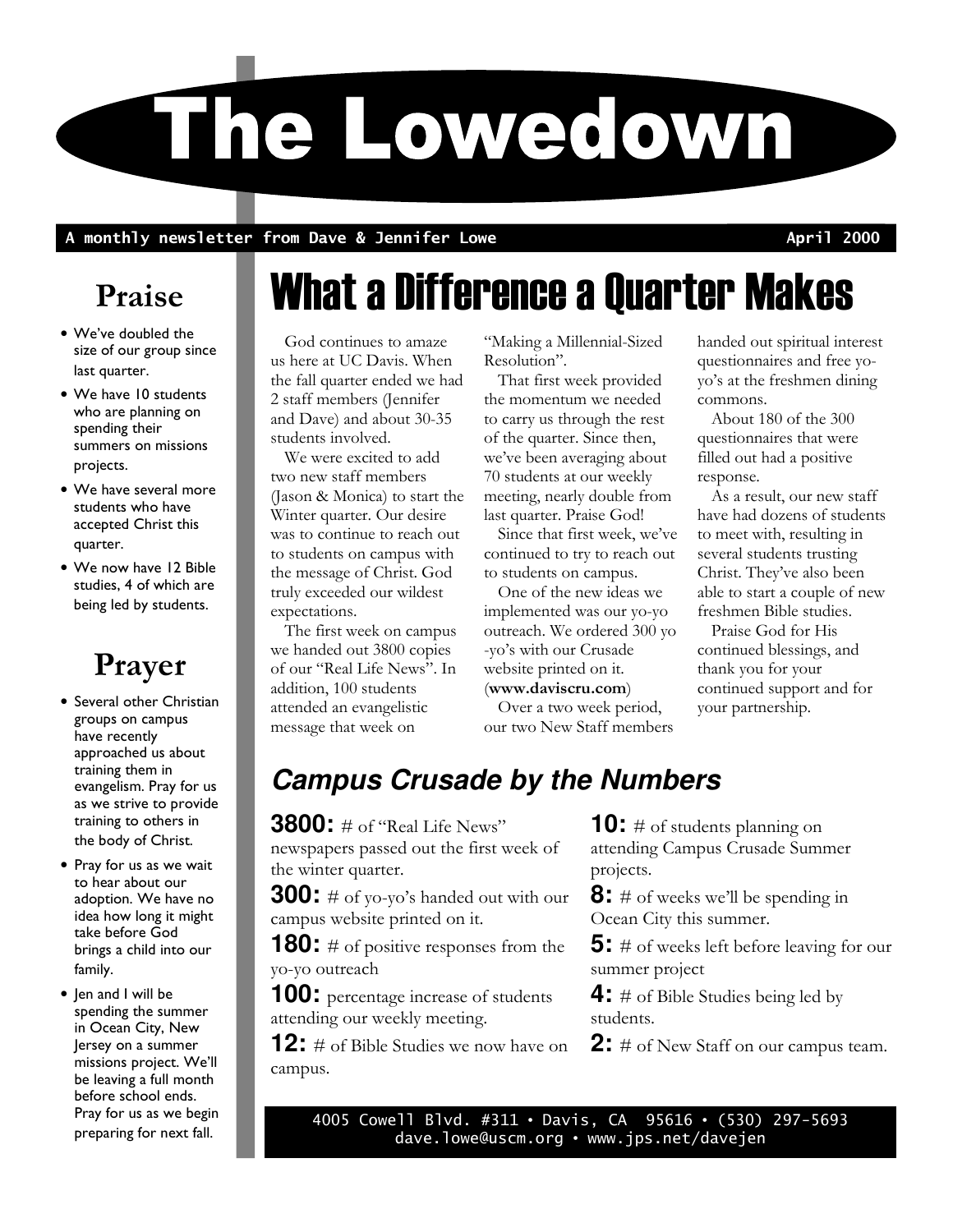#### Inside Story Headline

This story can fit 150-200 words.

One benefit of using your newsletter as a promotional tool is that you can reuse content from other marketing materials, such as press releases, market studies, and reports.

While your main goal of distributing a newsletter might be to sell your product or service, the key to a successful newsletter is making it useful to your readers.

A great way to add useful content to your newsletter is to develop and write your own articles, or include a calendar of upcoming events or a special offer that promotes a new product.

You can also research articles or find "filler" articles by accessing the World Wide Web. You can write about a variety of topics but try to keep your articles short.

Much of the content you put in

your newsletter can also be used for your Web site. Microsoft Publisher offers a simple way to convert your newsletter to a Web publication. So, when you're finished writing your newsletter, convert it to a Web site and post it.



Caption describing picture or graphic.

#### Inside Story Headline

This story can fit 100-150 words.

The subject matter that appears in newsletters is virtually endless. You can include stories that focus on current technologies or innovations in your field.

You may also want to note

business or economic trends, or make predictions for your customers or clients.

If the newsletter is distributed internally, you might comment upon new procedures or improvements to the business. Sales figures or earnings will show how your business is growing.

Some newsletters include a column that is updated every issue, for instance, an advice column, a book review, a letter from the president, or an editorial. You can also profile new employees or top customers or vendors.

"To catch the reader's attention, place an interesting sentence or quote from the story here."

#### Inside Story Headline

This story can fit 75-125 words.

Selecting pictures or graphics is an important part of adding content to your newsletter.

Think about your article and ask yourself if the picture supports or enhances the message you're trying to convey. Avoid selecting images that appear to be out of context.

Microsoft Publisher includes thousands of clip art images from which you can choose and import into your newsletter. There are also several tools you can use to draw shapes and symbols.

Once you have chosen an image, place it close to the article. Be sure to place the caption of the image near the image.



Caption describing picture or graphic.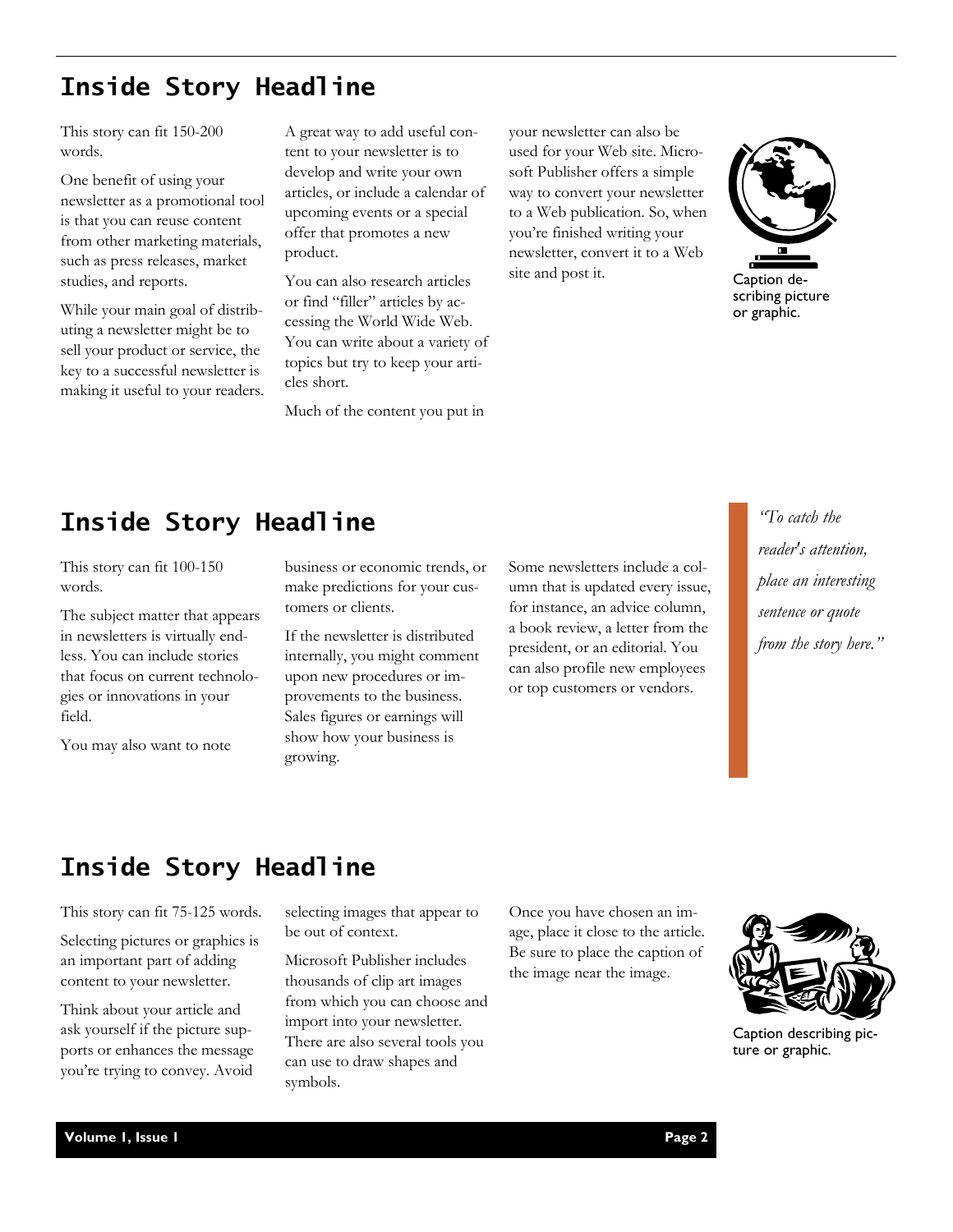#### Inside Story Headline

This story can fit 150-200 words.

One benefit of using your newsletter as a promotional tool is that you can reuse content from other marketing materials, such as press releases, market studies, and reports.

While your main goal of distributing a newsletter might be to sell your product or service, the key to a successful newsletter is making it useful to your readers.

A great way to add useful content to your newsletter is to develop and write your own articles, or include a calendar of upcoming events or a special offer that promotes a new product.

You can also research articles or find "filler" articles by accessing the World Wide Web. You can write about a variety of topics but try to keep your articles short.

Much of the content you put in

your newsletter can also be used for your Web site. Microsoft Publisher offers a simple way to convert your newsletter to a Web publication. So, when you're finished writing your newsletter, convert it to a Web site and post it.



Caption describing picture or graphic.

#### Inside Story Headline

This story can fit 100-150 words.

The subject matter that appears in newsletters is virtually endless. You can include stories that focus on current technologies or innovations in your field.

You may also want to note

business or economic trends, or make predictions for your customers or clients.

If the newsletter is distributed internally, you might comment upon new procedures or improvements to the business. Sales figures or earnings will show how your business is growing.

Some newsletters include a column that is updated every issue, for instance, an advice column, a book review, a letter from the president, or an editorial. You can also profile new employees or top customers or vendors.

"To catch the reader's attention, place an interesting sentence or quote from the story here."

#### Inside Story Headline

This story can fit 75-125 words.

Selecting pictures or graphics is an important part of adding content to your newsletter.

Think about your article and ask yourself if the picture supports or enhances the message you're trying to convey. Avoid selecting images that appear to be out of context.

Microsoft Publisher includes thousands of clip art images from which you can choose and import into your newsletter. There are also several tools you can use to draw shapes and symbols.

Once you have chosen an image, place it close to the article. Be sure to place the caption of the image near the image.



Caption describing picture or graphic.